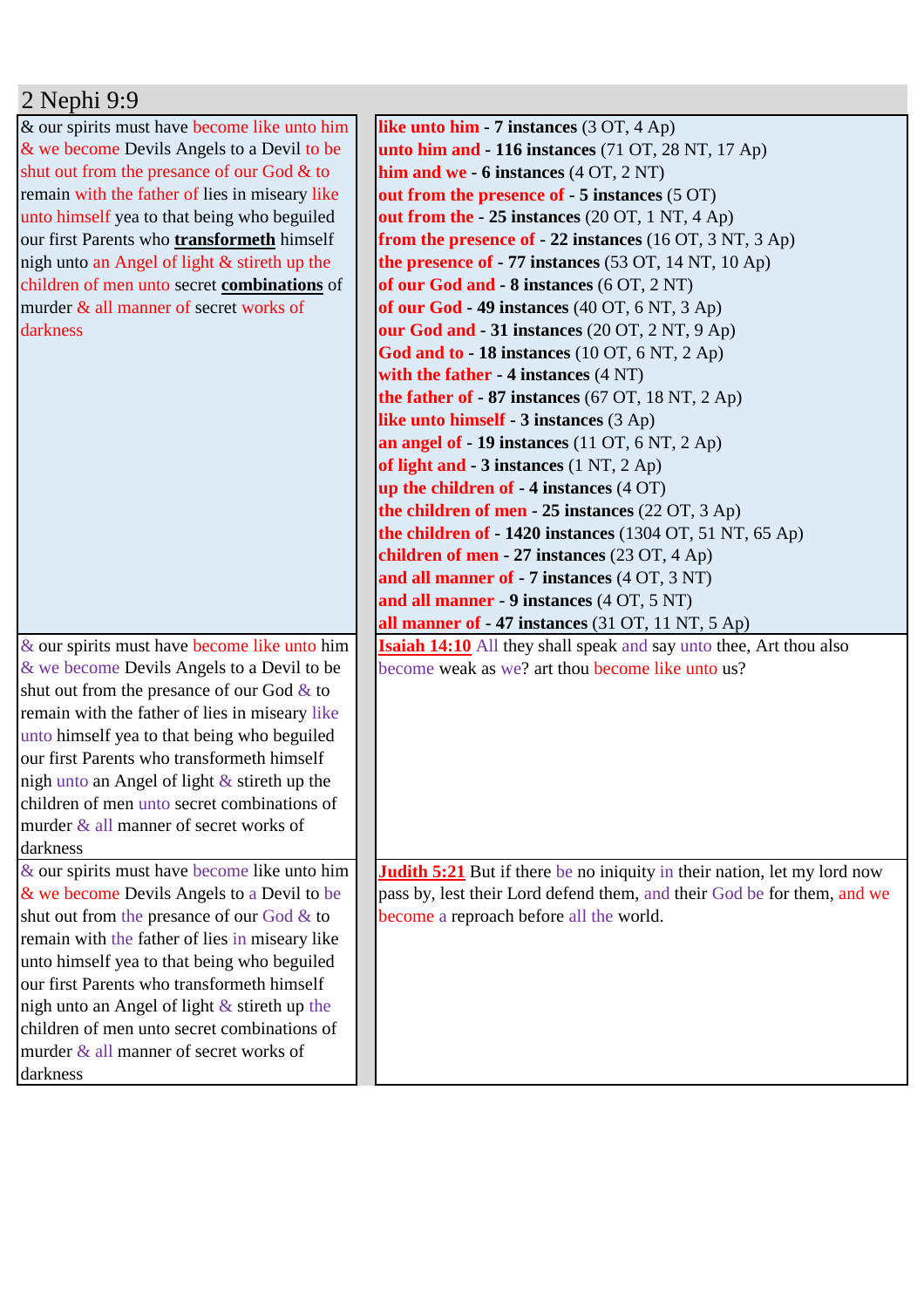| $\&$ our spirits must have become like unto him | <b>1 Maccabees 3:18</b> Unto whom Judas answered, It is no hard matter for     |
|-------------------------------------------------|--------------------------------------------------------------------------------|
| & we become Devils Angels to a Devil to be      | many to be shut up in the hands of a few; and with the God of heaven it        |
| shut out from the presance of our God & to      | is all one, to deliver with a great multitude, or a small company:             |
| remain with the father of lies in miseary like  |                                                                                |
| unto himself yea to that being who beguiled     |                                                                                |
| our first Parents who transformeth himself      |                                                                                |
| nigh unto an Angel of light & stireth up the    |                                                                                |
| children of men unto secret combinations of     |                                                                                |
| murder & all manner of secret works of          |                                                                                |
| darkness                                        |                                                                                |
| & our spirits must have become like unto him    | Numbers 12:14 And the LORD said unto Moses, If her father had but              |
| & we become Devils Angels to a Devil to be      | spit in her face, should she not be ashamed seven days? let her be shut        |
| shut out from the presance of our God & to      | out from the camp seven days, and after that let her be received in again.     |
| remain with the father of lies in miseary like  |                                                                                |
| unto himself yea to that being who beguiled     |                                                                                |
| our first Parents who transformeth himself      |                                                                                |
| nigh unto an Angel of light & stireth up the    |                                                                                |
| children of men unto secret combinations of     |                                                                                |
| murder & all manner of secret works of          |                                                                                |
| darkness                                        |                                                                                |
| & our spirits must have become like unto him    | <b>Numbers 12:15</b> And Miriam was shut out from the camp seven days:         |
| & we become Devils Angels to a Devil to be      | and the people journeyed not till Miriam was brought in again.                 |
| shut out from the presance of our God & to      |                                                                                |
| remain with the father of lies in miseary like  |                                                                                |
| unto himself yea to that being who beguiled     |                                                                                |
| our first Parents who transformeth himself      |                                                                                |
| nigh unto an Angel of light $&$ stireth up the  |                                                                                |
| children of men unto secret combinations of     |                                                                                |
| murder & all manner of secret works of          |                                                                                |
| darkness                                        |                                                                                |
| & our spirits must have become like unto him    | <b>1 Thessalonians 2:19</b> For what is our hope, or joy, or crown of          |
| & we become Devils Angels to a Devil to be      | rejoicing? Are not even ye in the presence of our Lord Jesus Christ at         |
| shut out from the presance of our God & to      | his coming?                                                                    |
| remain with the father of lies in miseary like  |                                                                                |
| unto himself yea to that being who beguiled     |                                                                                |
| our first Parents who transformeth himself      |                                                                                |
| nigh unto an Angel of light & stireth up the    |                                                                                |
| children of men unto secret combinations of     |                                                                                |
| murder & all manner of secret works of          |                                                                                |
| darkness                                        |                                                                                |
| & our spirits must have become like unto him    | <b>Judith 10:15</b> Thou hast saved thy life, in that thou hast hasted to come |
| & we become Devils Angels to a Devil to be      | down to the presence of our lord: now therefore come to his tent, and          |
| shut out from the presance of our God & to      | some of us shall conduct thee, until they have delivered thee to his           |
| remain with the father of lies in miseary like  | hands.                                                                         |
| unto himself yea to that being who beguiled     |                                                                                |
| our first Parents who transformeth himself      |                                                                                |
| nigh unto an Angel of light $&$ stireth up the  |                                                                                |
| children of men unto secret combinations of     |                                                                                |
| murder & all manner of secret works of          |                                                                                |
| darkness                                        |                                                                                |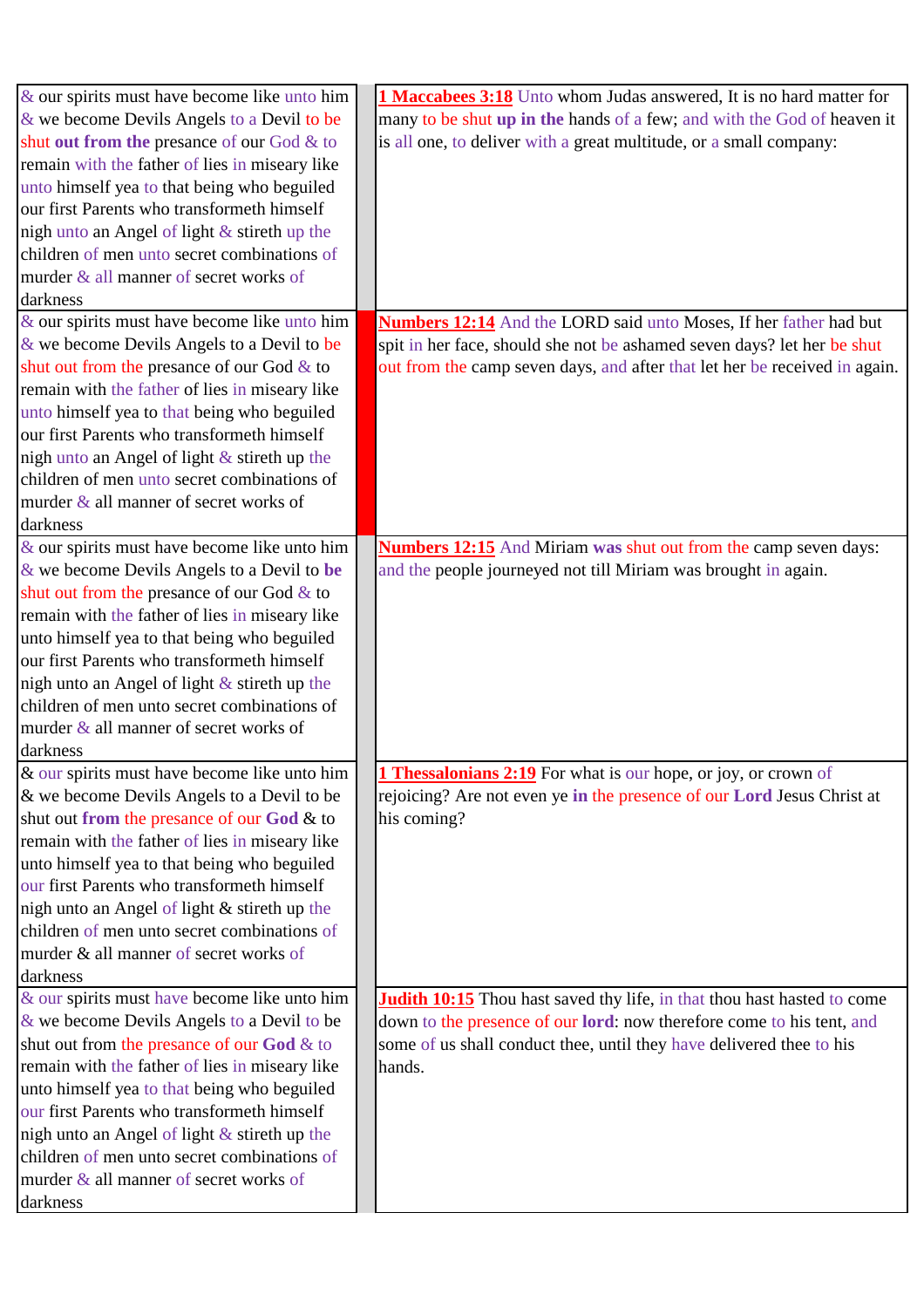| & our spirits must have become like unto him    | <b>Ezra 9:9</b> For we were bondmen; yet our God hath not forsaken us in our |
|-------------------------------------------------|------------------------------------------------------------------------------|
| & we become Devils Angels to a Devil to be      | bondage, but hath extended mercy unto us in the sight of the kings of        |
| shut out from the presance of our God & to      | Persia, to give us a reviving, to set up the house of our God, and to repair |
| remain with the father of lies in miseary like  | the desolations thereof, and to give us a wall in Judah and in Jerusalem.    |
| unto himself yea to that being who beguiled     |                                                                              |
| our first Parents who transformeth himself      |                                                                              |
| nigh unto an Angel of light & stireth up the    |                                                                              |
| children of men unto secret combinations of     |                                                                              |
| murder & all manner of secret works of          |                                                                              |
| darkness                                        |                                                                              |
| & our spirits must have become like unto him    | 1 Esdras 8:79 And to discover unto us a light in the house of the Lord       |
| & we become Devils Angels to a Devil to be      | our God, and to give us food in the time of our servitude.                   |
| shut out from the presance of our God & to      |                                                                              |
| remain with the father of lies in miseary like  |                                                                              |
| unto himself yea to that being who beguiled     |                                                                              |
| our first Parents who transformeth himself      |                                                                              |
| nigh unto an Angel of light & stireth up the    |                                                                              |
| children of men unto secret combinations of     |                                                                              |
| murder & all manner of secret works of          |                                                                              |
| darkness                                        |                                                                              |
| & our spirits must have become like unto him    | 1 Maccabees 5:42 Now when Judas came near the brook, he caused the           |
| & we become Devils Angels to a Devil to be      | scribes of the people to remain by the brook: unto whom he gave              |
| shut out from the presance of our God & to      | commandment, saying, Suffer no man to remain in the camp, but let all        |
| remain with the father of lies in miseary like  | come to the battle.                                                          |
| unto himself yea to that being who beguiled     |                                                                              |
| our first Parents who transformeth himself      |                                                                              |
| nigh unto an Angel of light & stireth up the    |                                                                              |
| children of men unto secret combinations of     |                                                                              |
| murder & all manner of secret works of          |                                                                              |
| darkness                                        |                                                                              |
| & our spirits must have become like unto him    | <b>Deuteronomy 20:10</b> When thou comest nigh unto a city to fight against  |
| & we become Devils Angels to a Devil to be      | it, then proclaim peace unto it.                                             |
| shut out from the presance of our God & to      |                                                                              |
| remain with the father of lies in miseary like  |                                                                              |
| unto himself yea to that being who beguiled     |                                                                              |
| our first Parents who transformeth himself      |                                                                              |
| nigh unto an Angel of light & stireth up the    |                                                                              |
| children of men unto secret combinations of     |                                                                              |
| murder & all manner of secret works of          |                                                                              |
| darkness                                        |                                                                              |
| & our spirits must have become like unto him    | 2 Corinthians 11:14 And no marvel; for Satan himself is transformed          |
| & we become Devils Angels to a Devil to be      | into an angel of light.                                                      |
| shut out from the presance of our God & to      |                                                                              |
| remain with the father of lies in miseary like  |                                                                              |
| unto himself yea to that being who beguiled     |                                                                              |
| our first Parents who transformeth himself      |                                                                              |
| nigh unto an Angel of light $\&$ stireth up the |                                                                              |
| children of men unto secret combinations of     |                                                                              |
| murder & all manner of secret works of          |                                                                              |
| darkness                                        |                                                                              |
|                                                 |                                                                              |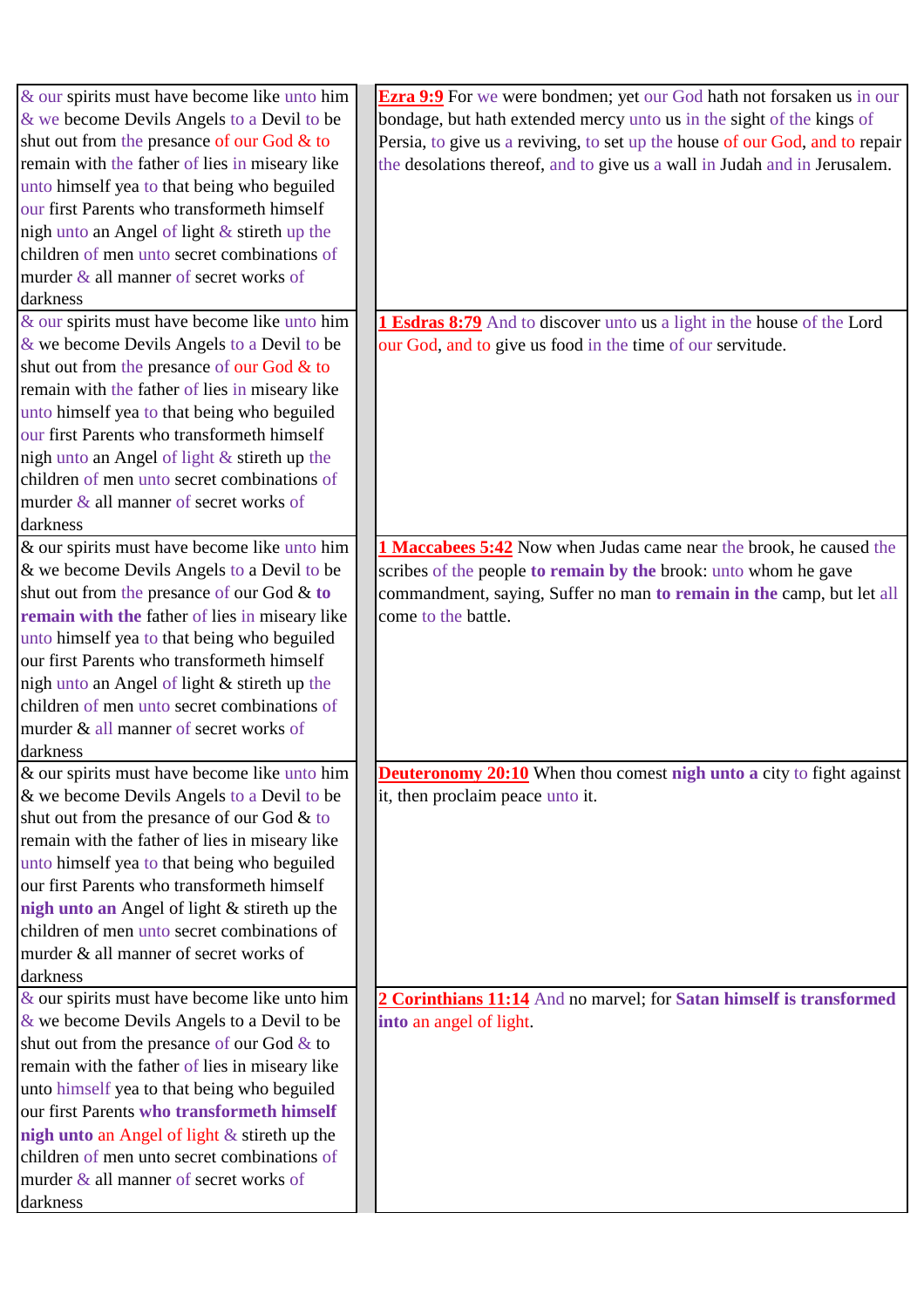| $\&$ our spirits must have become like unto him | <b>Isaiah 14:9</b> Hell from beneath is moved for thee to meet thee at thy |
|-------------------------------------------------|----------------------------------------------------------------------------|
| & we become Devils Angels to a Devil to be      | coming: it stirreth up the dead for thee, even all the chief ones of the   |
| shut out from the presance of our God & to      | earth; it hath raised up from their thrones all the kings of the nations.  |
| remain with the father of lies in miseary like  |                                                                            |
| unto himself yea to that being who beguiled     |                                                                            |
| our first Parents who transformeth himself      |                                                                            |
| nigh unto an Angel of light & stireth up the    |                                                                            |
| children of men unto secret combinations of     |                                                                            |
| murder & all manner of secret works of          |                                                                            |
| darkness                                        |                                                                            |
| $\&$ our spirits must have become like unto him | <b>Luke 23:5</b> And they were the more fierce, saying, He stirreth up the |
| & we become Devils Angels to a Devil to be      | people, teaching throughout all Jewry, beginning from Galilee to this      |
| shut out from the presance of our God & to      | place.                                                                     |
| remain with the father of lies in miseary like  |                                                                            |
| unto himself yea to that being who beguiled     |                                                                            |
| our first Parents who transformeth himself      |                                                                            |
|                                                 |                                                                            |
| nigh unto an Angel of light & stireth up the    |                                                                            |
| children of men unto secret combinations of     |                                                                            |
| murder & all manner of secret works of          |                                                                            |
| darkness                                        |                                                                            |
| $\&$ our spirits must have become like unto him | Psalm 14:2 The LORD looked down from heaven upon the children of           |
| & we become Devils Angels to a Devil to be      | men, to see if there were any that did understand, and seek God.           |
| shut out from the presance of our God & to      |                                                                            |
| remain with the father of lies in miseary like  |                                                                            |
| unto himself yea to that being who beguiled     |                                                                            |
| our first Parents who transformeth himself      |                                                                            |
| nigh unto an Angel of light $&$ stireth up the  |                                                                            |
| children of men unto secret combinations of     |                                                                            |
| murder & all manner of secret works of          |                                                                            |
| darkness                                        |                                                                            |
| & our spirits must have become like unto him    | <b>Psalm 53:2</b> God looked down from heaven upon the children of men, to |
| & we become Devils Angels to a Devil to be      | see if there were any that did understand, that did seek God.              |
| shut out from the presance of our God & to      |                                                                            |
| remain with the father of lies in miseary like  |                                                                            |
| unto himself yea to that being who beguiled     |                                                                            |
| our first Parents who transformeth himself      |                                                                            |
| nigh unto an Angel of light & stireth up the    |                                                                            |
| children of men unto secret combinations of     |                                                                            |
| murder & all manner of secret works of          |                                                                            |
| darkness                                        |                                                                            |
| & our spirits must have become like unto him    | 2 Esdras 15:36 And dung of men unto the camel's hough.                     |
| & we become Devils Angels to a Devil to be      |                                                                            |
| shut out from the presance of our God & to      |                                                                            |
| remain with the father of lies in miseary like  |                                                                            |
| unto himself yea to that being who beguiled     |                                                                            |
| our first Parents who transformeth himself      |                                                                            |
| nigh unto an Angel of light & stireth up the    |                                                                            |
| children of men unto secret combinations of     |                                                                            |
| murder & all manner of secret works of          |                                                                            |
| darkness                                        |                                                                            |